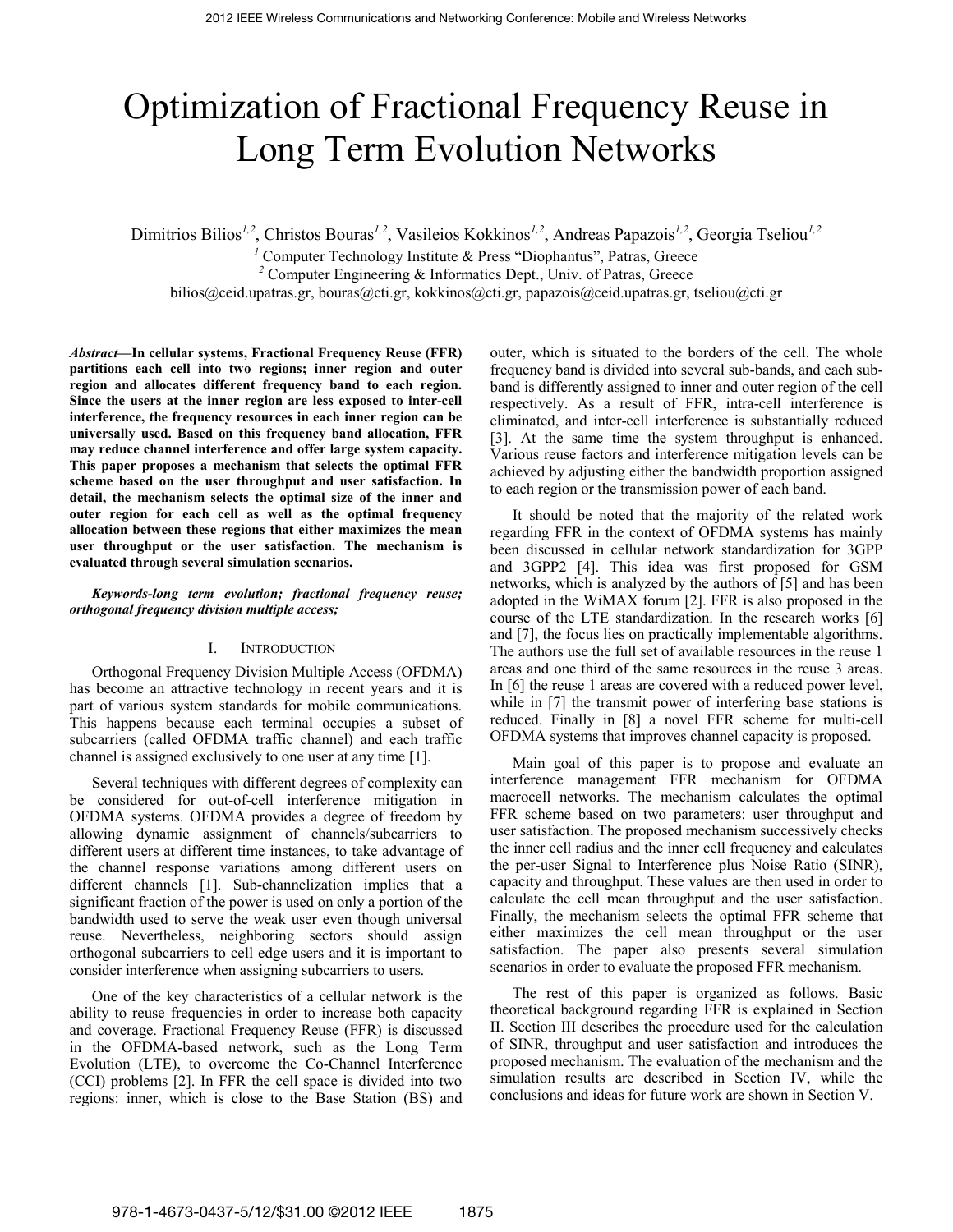#### II. FRACTIONAL FREQUENCY REUSE

In FFR, in order to ensure that the mutual interference between users and base stations remains below a harmful level, adjacent cells use different frequencies. In fact, a set of different frequencies is used for each cluster of adjacent cells. Cluster patterns and the corresponding frequencies are reused in a regular pattern over the entire service area. The closest distance between the centers of two cells using the same frequency (in different clusters) is determined by the choice of the cluster size and the lay-out of the cell cluster. This distance is called the frequency reuse distance.

One of the main objectives of LTE is to achieve high spectral efficiency, meaning the use of the whole of the system's bandwidth in all cells. This approach is called Frequency Reuse 1, and it is considered the simplest scheme; all sub-bands of the available bandwidth are allocated to each cell. In Frequency Reuse 3, the system bandwidth is divided into 3 equal sub-bands; each one of these is allocated to cells in a manner that no other surrounding cell is using the same subband. Full frequency reuse in each cell can exempt the necessity of advance frequency planning among different cells, and the frequency reuse patterns can be dynamically adapted on a frame-by-frame basis in each cell. In this work we study a sub-case of these approaches, which we analyze below.

Firstly we define an LTE OFDMA multi-cellular network. Our main objective is to apply FFR in order to improve the SINR and throughput and simultaneously reduce CCI. An indicative architecture and frequency band allocation are depicted in Figure 1.

In detail, each macrocell of the architecture is divided into two regions; inner and outer region. The total available bandwidth of the system is split into four uneven spectrums denoted by A (yellow), B (red), C (green) and D (blue). Spectrums B, C and D have equal bandwidth and are allocated in outer regions with Frequency Reuse 3. On the other hand, spectrum A is allocated in all inner regions with Frequency Reuse 1 (Figure 1). The frequency resources in all inner regions are universally used, since the inner region users are less exposed to inter-cell interference. This frequency allocation can eliminate the intra-cell interference and greatly reduce the inter-cell interference. The users are assumed to be distributed uniformly in the cells of the topology.



Figure 1. Proposed frequency band allocation.

### III. SYSTEM MODEL AND MECHANISM DESCRIPTION

### *A. Throughput and User Satisfaction Calculation*

In this section we describe the theoretical approach to calculate the SINR, throughput and user satisfaction factor.

We assume that the overall network is composed of *N* adjacent cells. Each cell contains a number of users seeking to share a group of subcarriers. We distinguish the case where a user is found in the inner region of the cell or in the outer. In a typical OFDMA cellular network, for a user *x* who is served by a base station *b* on subcarrier *n*, the related SINR is given by the following equation [9]:

$$
SINRx, n = \frac{G_{b,x}P_{b,n}h_{b,x,n}}{\sigma_n^2 + \sum_{j}^{k} G_{j,x}P_{j,n}h_{j,x,n}}
$$
(1)

In (1),  $G_{b,x}$  refers to the path loss associated with the channel between user *x* and base station  $b$ ,  $P_{b,n}$  is the transmit power of the base station on subcarrier *n*,  $h_{b,x,n}$  is the exponentially distributed channel fast fading power and  $\sigma_n^2$  is the noise power of an Additive White Gaussian Noise (AWGN) channel. Symbols *k* and *j* refer to the set of all the interfering base stations (i.e. base stations that are using the same sub-band as user *x*). Their physical meaning is that *j* is the cell index and *k* the number of co-channel cells. In our analysis, we assume that equal transmit power is applied,  $P_{b,n} = P$  for all base stations. The coefficient  $h_{b,x,n}$  is replaced by its mean value  $(h_{b,x,n} = 1)$  in equation (1).

The interference that occurs comes from disjoint sets of downlinks in the inner and outer region. A transmission in a cell inner region that is assigned a specific frequency band causes interference only to inner users of other cells that are assigned the same band. Furthermore, it is necessary to distinguish two categories of base stations. The first consists of all interfering base stations transmitting to cell inner users on the same sub-band as user *x* and the second consists of all interfering base stations transmitting to cell-edge users on the same sub-band as user *x*.

After the SINR estimation, we proceed with the throughput calculation. The capacity of user *x* on subcarrier *n* can be calculated by the following equation [8]:

$$
C_{x,n} = \Delta f \cdot \log_2(1 + SIM_{x,n})
$$
 (2)

where, Δ*f* refers to the available bandwidth for each subcarrier divided by the number of users that share the specific subcarrier. Moreover, the throughput of the user *x* can be expressed as follows:

$$
T_x = \sum_n \beta_{x,n} C_{x,n} \tag{3}
$$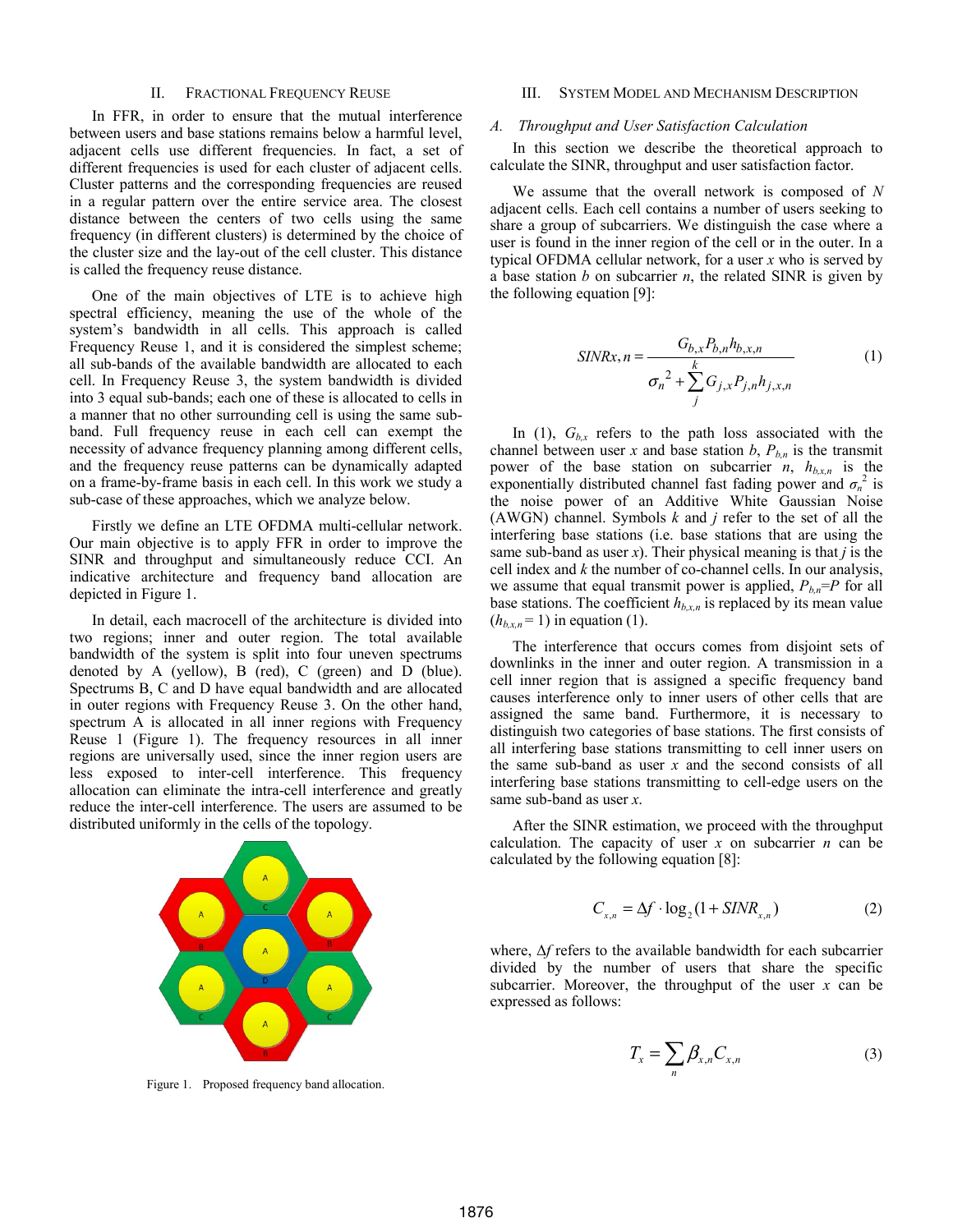where,  $\beta_{x,n}$  represents the subcarrier assigned to macro user *x*. When  $\beta_{x,n} = 1$ , the subcarrier *n* is assigned to macro user *x*. Otherwise,  $\beta_{x,n} = 0$ .

Moreover, in order to evaluate the performance of our experiments we define the term User Satisfaction (US) as the sum of the users' throughput divided by the product of the maximum user's throughput and the number of users (*X*). This metric physically presents how close the user's throughput is to the maximum throughput in the area. Specifically:

$$
US = \frac{\sum_{x=1}^{X} T_x}{\max\_user\_throughput^* X}
$$
 (4)

US ranges between 0 and 1. When US approaches 1, all users in the corresponding cell experience similar throughput, while when US approaches 0, there is a big difference in the throughput achieved by the users in the cell.

#### *B. Mechanism Description*

The mechanism assumes a number of multicast users that are uniformly distributed in the topology. In order to find the optimal FFR scheme, the mechanism divides each cell into two regions and calculates the total throughput and US for the following 26 Frequency Allocations (FA), assuming Frequency Reuse 1 and 3 for the inner and the outer region respectively:

- FA1: All (25) subcarriers are allocated in inner region. No subcarriers are allocated in outer region.
- FA2: 24 subcarriers are allocated in inner region. 1/3 subcarrier allocated in outer region.
- …
- FA25: 1 subcarrier allocated in inner region. 24/3 subcarrier allocated in outer region.
- FA26: No subcarriers allocated in inner region. 25/3 subcarriers allocated in outer region.

For each FA, the mechanism calculates the per-user throughput and the mean throughput and US. This procedure is repeated for successive inner cell radius (0 to *R,* where *R* is the cell radius). Finally, the mechanism selects the optimal FFR schemes that maximize the mean throughput and US.



The pseudo-code of the proposed FFR mechanism is presented above. The complexity and the running time of the algorithm are proportional to the number of users multiplied by the number of cells in the topology. This means that that the complexity can be expressed as  $O$  (# *users* \* # *cells*).

## IV. PERFORMANCE STUDY

# *A. Simulation Parameters*

The simulation parameters that are necessary for the conduction of the experiment are presented in Table I. In detail, we consider a system with 10MHz of bandwidth (i.e. LTE) divided into 25 sub-carriers each having a bandwidth of 375 KHz. The scenario assumed is urban canyon macro, which exists in dense urban areas served by macro-cells. Path losses are calculated according to Cost-Hata Model [10] and the correlation distance of the shadowing is set to 40m [8].

TABLE I. SIMULATION PARAMETERS

| Units           | Value               |
|-----------------|---------------------|
| MH <sub>z</sub> | 10                  |
|                 | 25                  |
| KH <sub>z</sub> | 375                 |
| MH <sub>z</sub> | 2000                |
| m               | 250                 |
| m               | 40                  |
|                 | 3GPP Typical Urban  |
| dВ              | Cost 231 Hata Model |
| dBm             | 46                  |
| $d$ hm/ $Hz$    | -174                |
|                 |                     |

#### *B. Optimal FFR based on Cell Mean Throughput*

The first simulation experiment presents the operation of the mechanism when selecting the FFR scheme that maximizes the cell mean throughput. The scenario assumes that the users are distributed uniformly in the topology, which consists of 16 cells (Figure 2). We will focus on one cell of the topology, (second row and third column) which is highlighted in Figure 2. The specific cell contains 30 users. As Figure 2 presents, the FFR scheme that maximizes the mean throughput for the examined cell consists of two regions, the inner region (yellow) has 93.5m radius and contains 3 users while the rest cell area (red) constitutes the outer region and contains 27 users.



Figure 2. Deployment of optimal FFR scheme based on cell mean throughput (optimal inner cell radius = 93.5m).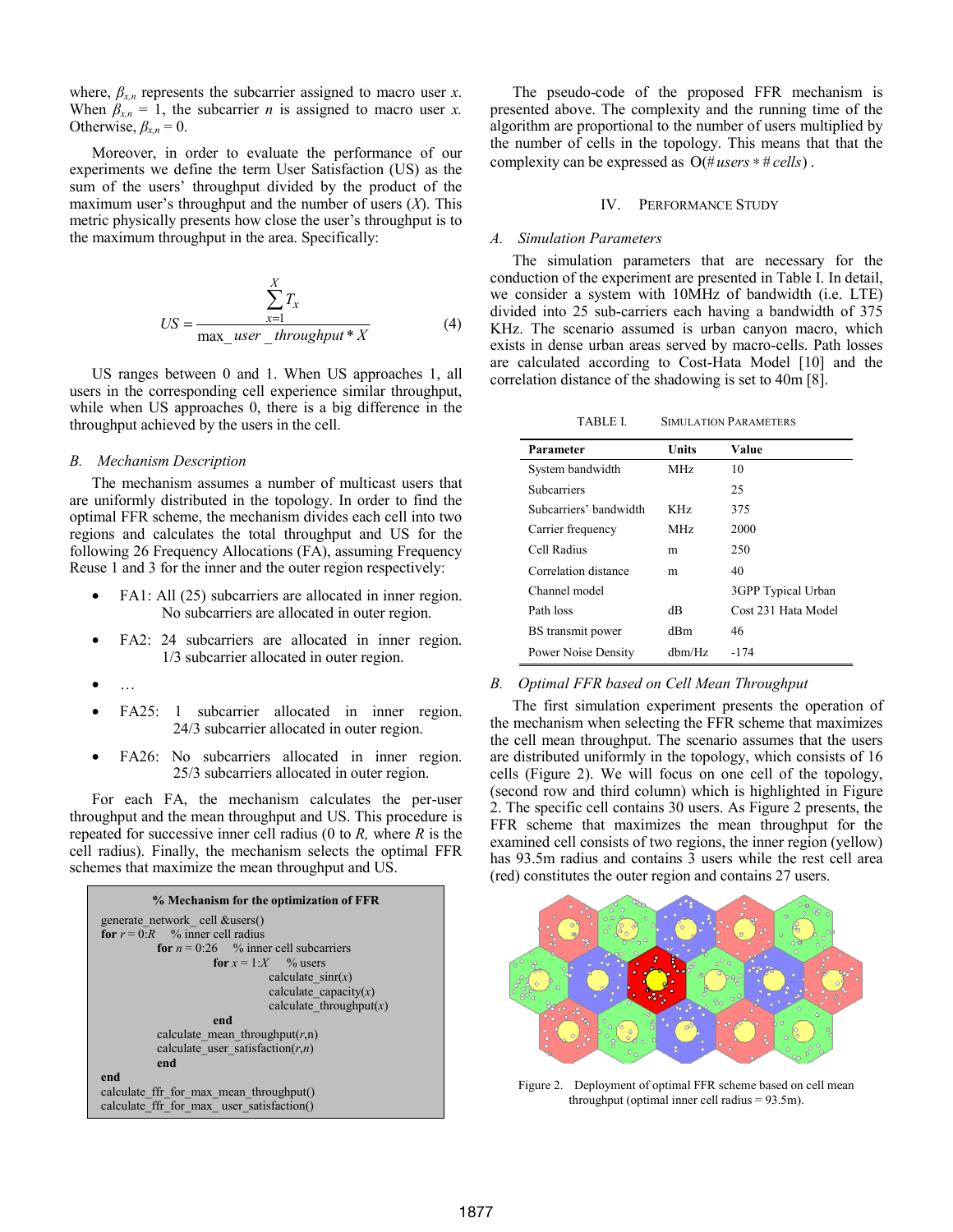

Figure 3. 3D representation of cell mean throughput vs. inner region bandwidth vs. inner region radius.

Figure 3 depicts the 3D representation of the cell mean throughput against the inner region bandwidth and radius. According to this figure, the highest values of mean throughput are observed for inner region radius between 80m and 150m and for inner region bandwidth between 6 MHz and 10 MHz. However, as mentioned the FFR scheme that maximizes the cell mean throughput occurs for inner region radius equal to 93.5 m and inner region bandwidth equal to 10 MHz.



Figure 4. Cell mean throughput vs. inner region bandwidth for the optimal inner region radius.

Figure 4 presents the cell mean throughput against the inner region bandwidth for the optimal inner cell radius. We observe that the mean throughput increases linearly as the bandwidth allocated in the inner region increases. In addition, the maximum mean throughput occurs when all the available bandwidth is allocated to the three users of the inner region. On the other hand, the mechanism does not allocate bandwidth to the remaining 27 users of the outer region.

### *C. Optimal FFR based on User Satisfaction*

In order to overcome the unfairness in bandwidth allocation among the users in different regions of the cell, in Section III.A we introduced the user satisfaction (US) metric, which ensures that all users in a cell will experience similar values of throughput. The experiment that follows presents the operation

of the mechanism when selecting the FFR scheme that maximizes the US. The topology and user distribution are in accordance to the previous experiment. However, as depicted in Figure 5 the optimal FFR scheme occurs when the inner region has 150m radius and contains 13 users.



Figure 5. Deployment of optimal FFR scheme based on user satisfaction (optimal inner region radius = 150m).

Figure 6 presents the US as a function of the inner region bandwidth and the inner region radius. We have to remind that a value of US metric closer to 1 is the optimal since it leads to small differences in the values of users' throughput. Therefore, according to Figure 6 the optimal FFR scheme corresponds to the deployment with 150m inner region radius and 2.06 MHz inner region bandwidth that results in US equal to 0.756.



Figure 6. 3D representation of user satisfaction vs. inner region bandwidth vs. inner region radius.



Figure 7. User satisfaction vs. inner region bandwidth for the optimal inner region radius.